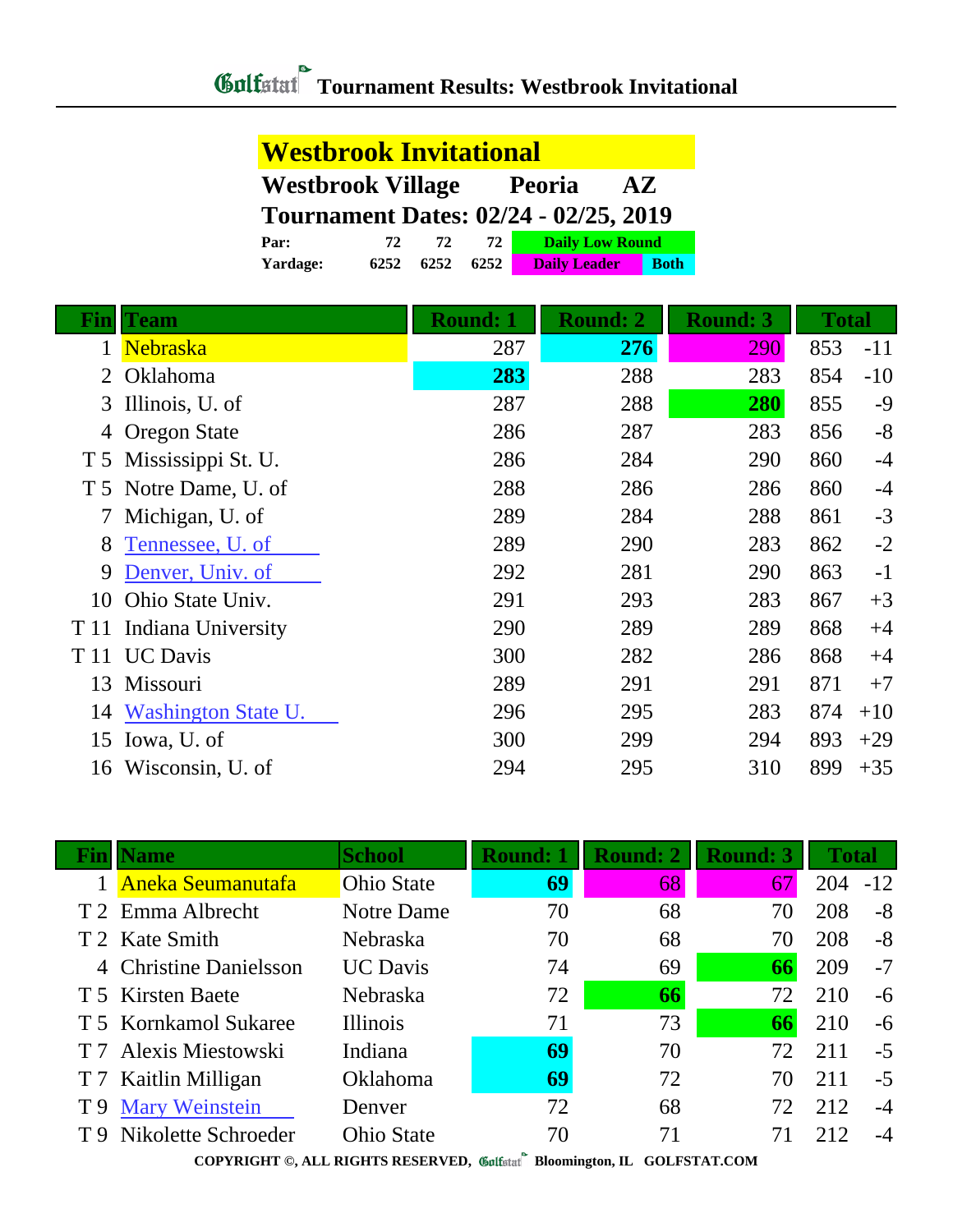| Finll | <b>Name</b>             | <b>School</b> | <b>Round: 1</b> | <b>Round: 2</b> | <b>Round: 3</b> | Total |      |
|-------|-------------------------|---------------|-----------------|-----------------|-----------------|-------|------|
|       | T 11 Ela Grimwood       | Miss. St.     | 69              | 73              | 71              | 213   | $-3$ |
| T 11  | Ellie Slama             | Oregon St.    | 70              | 72              | 71              | 213   | $-3$ |
| T 11  | Emma Allen              | Missouri      | 69              | 70              | 74              | 213   | $-3$ |
| T 11  | Mari Nishiura           | Oregon St.    | 74              | 69              | 70              | 213   | $-3$ |
| T 11  | <b>Sophie Newlove</b>   | Denver        | 72              | 67              | 74              | 213   | $-3$ |
| T 16  | <b>Ariana Macioce</b>   | Tennessee     | 76              | 69              | 69              | 214   | $-2$ |
|       | T 16 Hannah Lee         | Oklahoma      | 72              | 71              | 71              | 214   | $-2$ |
|       | T 16 Mikhaela Fortuna   | Oklahoma      | 71              | 72              | 71              | 214   | $-2$ |
| T 19  | Ali Morallos            | Illinois      | 71              | 73              | 71              | 215   | $-1$ |
| T 19  | Hannah Ghelfi           | Michigan      | 71              | 70              | 74              | 215   | $-1$ |
| T 19  | Nicole Schroeder        | Oregon St.    | 69              | 70              | 76              | 215   | $-1$ |
|       | T 22 Bing Singh sumalee | Illinois      | 74              | 71              | 71              | 216   | E    |
| T 22  | <b>Blair Stockett</b>   | Miss. St.     | 71              | 70              | 75              | 216   | E    |
|       | T 24 Alisa Snyder       | Michigan      | 76              | 69              | 72              | 217   | $+1$ |
|       | T 24 Ashley Kim         | Michigan      | 73              | 73              | 71              | 217   | $+1$ |
|       | T 24 Ashley Lau         | Michigan      | 72              | 74              | 71              | 217   | $+1$ |
|       | T 24 Aubree Jones       | Miss. St.     | 74              | 71              | 72              | 217   | $+1$ |
|       | T 24 Crystal Wang       | Illinois      | 71              | 73              | 73              | 217   | $+1$ |
|       | T 24 Darcy Habgood      | Wash. St.     | 73              | 70              | 74              | 217   | $+1$ |
|       | T 24 Elodie Bridenne    | Wash. St.     | 72              | 74              | 71              | 217   | $+1$ |
|       | T 24 Hannah Levi        | Miss. St.     | 72              | 73              | 72              | 217   | $+1$ |
|       | T 24 Libby Winans       | Oklahoma      | 73              | 73              | 71              | 217   | $+1$ |
|       | T 24 Micheala Williams  | Tennessee     | 70              | 73              | 74              | 217   | $+1$ |
|       | T 24 Priscilla Schmid   | Indiana       | 74              | 72              | 71              | 217   | $+1$ |
|       | T 35 Abby Heck          | Notre Dame    | 73              | 73              | 72              | 218   | $+2$ |
| T 35  | <b>Anni Heck</b>        | Denver        | 73              | 72              | 73              | 218   | $+2$ |
|       | T 35 Haley Thiele       | Nebraska      | 72              | 68              | 78              | 218   | $+2$ |
| T 35  | Julienne Soo            | Oklahoma      | 71              | 74              | 73              | 218   | $+2$ |
|       | T 35 Katie Hallinan     | Illinois      | 75              | 71              | 72              | 218   | $+2$ |
|       | T 35 Keagan Dunn        | Missouri      | 73              | 74              | 71              | 218   | $+2$ |
|       | T 35 Manuela Lizarazu   | Iowa          | 73              | 74              | 71              | 218   | $+2$ |
| T 35  | <b>Waverly Whiston</b>  | Tennessee     | 76              | 73              | 69              | 218   | $+2$ |
| T 43  | <b>Camille Enright</b>  | Denver        | 76              | 73              | 70              | 219   | $+3$ |
| T 43  | Kari Bellville          | Indiana       | 72              | 75              | 72              | 219   | $+3$ |
|       | T 43 Katie Holt         | Miss. St.     | 70              | 75              | 74              | 219   | $+3$ |

**COPYRIGHT ©, ALL RIGHTS RESERVED, Bloomington, IL GOLFSTAT.COM**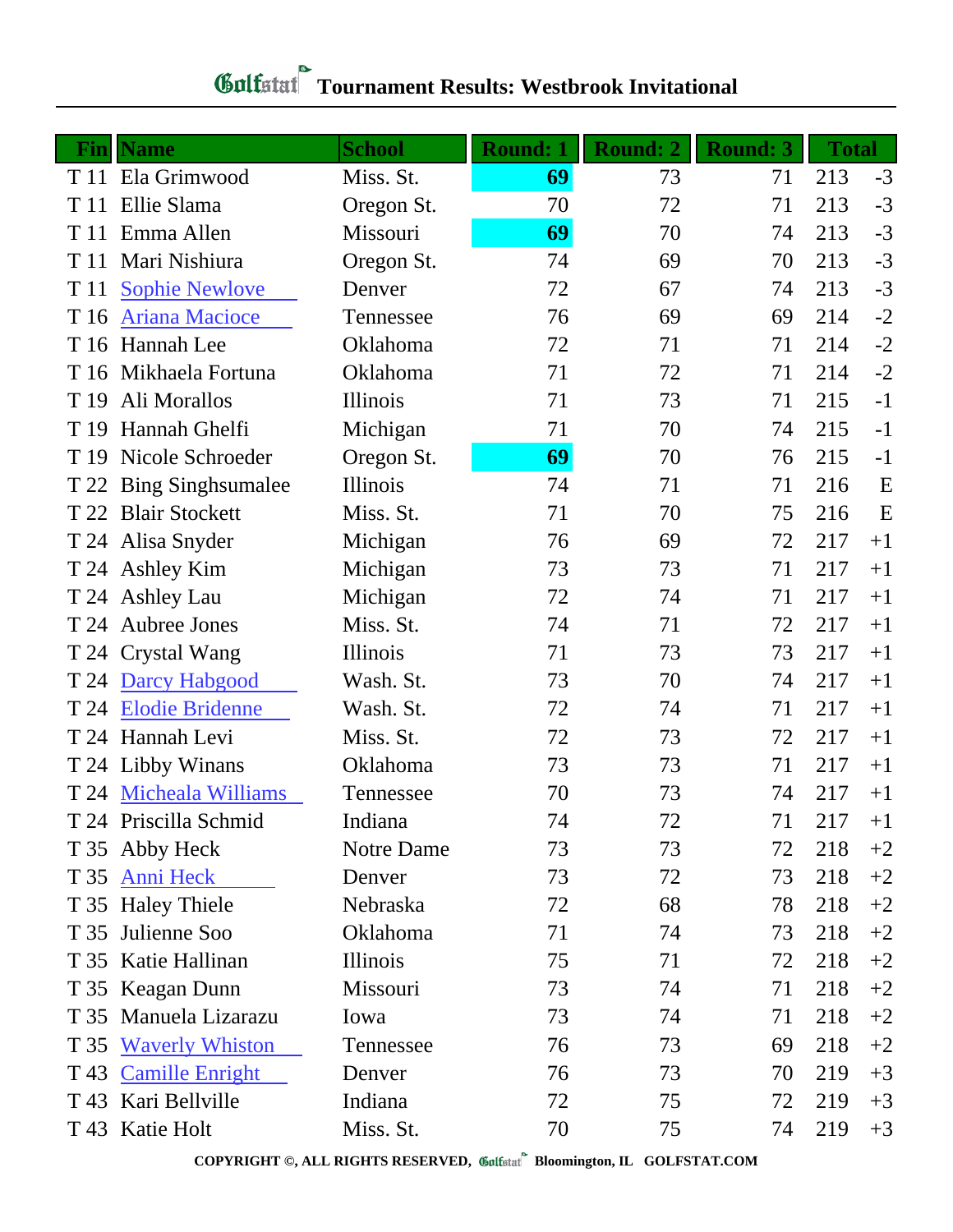## **Tournament Results: Westbrook Invitational**

| Finll           | <b>Name</b>               | <b>School</b>     | <b>Round: 1</b> | <b>Round: 2</b> | <b>Round: 3</b> | <b>Total</b> |      |
|-----------------|---------------------------|-------------------|-----------------|-----------------|-----------------|--------------|------|
|                 | T 43 Olivia Benzin        | Oregon St.        | 73              | 76              | 70              | 219          | $+3$ |
| T 43            | Yukie Sasaki              | <b>Ohio State</b> | 75              | 73              | 71              | 219          | $+3$ |
| T <sub>48</sub> | Amy Chu                   | Wash. St.         | 76              | 73              | 71              | 220          | $+4$ |
|                 | T 48 Cayce Hendrickson    | Missouri          | 73              | 74              | 73              | 220          | $+4$ |
|                 | T 48 Claire Albrecht      | Notre Dame        | 75              | 72              | 73              | 220          | $+4$ |
| T 48            | <b>Elodie Van Dievoet</b> | Michigan          | 73              | 72              | 75              | 220          | $+4$ |
| T <sub>48</sub> | <b>Mariah Smith</b>       | Tennessee         | 70              | 75              | 75              | 220          | $+4$ |
| T <sub>48</sub> | <b>Marie Lund-Hansen</b>  | Wash. St.         | 74              | 74              | 72              | 220          | $+4$ |
| T 48            | Mia Ayer                  | Notre Dame        | 70              | 75              | 75              | 220          | $+4$ |
| T <sub>48</sub> | Mikayla Bardwell          | Tennessee         | 73              | 76              | 71              | 220          | $+4$ |
| T 48            | <b>Tracy Lee</b>          | Wisconsin         | 75              | 73              | 72              | 220          | $+4$ |
| T <sub>48</sub> | Yoonhee Kim               | <b>UC</b> Davis   | 75              | 72              | 73              | 220          | $+4$ |
| T 58            | <b>Alyson Bean</b>        | Denver            | 73              | 74              | 74              | 221          | $+5$ |
| T 58            | Hannah Sun                | <b>UC</b> Davis   | 77              | 69              | 75              | 221          | $+5$ |
| T 58            | Samantha Hutchison        | <b>UC</b> Davis   | 74              | 73              | 74              | 221          | $+5$ |
| T 58            | <b>Tess Hackworthy</b>    | Wisconsin         | 72              | 72              | 77              | 221          | $+5$ |
|                 | T 62 Adeena Shears        | <b>Ohio State</b> | 72              | 77              | 73              | 222          | $+6$ |
|                 | T 62 Clara Moyano         | Miss. St.         | 75              | 70              | 77              | 222          | $+6$ |
|                 | T 62 Erin Harper          | Indiana           | 75              | 73              | 74              | 222          | $+6$ |
| T 62            | Isabella DiLisio          | Notre Dame        | 78              | 73              | 71              | 222          | $+6$ |
|                 | T 62 Lauren Peter         | Ohio State        | 75              | 75              | 72              | 222          | $+6$ |
| T 67            | Amanda Kim                | Missouri          | 77              | 73              | 73              | 223          | $+7$ |
|                 | T 67 Emily Baumgart       | Wash. St.         | 80              | 74              | 69              | 223          | $+7$ |
|                 | T 67 Madison Odiorne      | Wash. St.         | 74              | 77              | 72              | 223          | $+7$ |
| T 67            | <b>Malia Stovall</b>      | Tennessee         | 73              | 78              | 72              | 223          | $+7$ |
| T 67            | <b>Trussy Li</b>          | Denver            | 75              | 73              | 75              | 223          | $+7$ |
| T 72            | Emma Fisher               | Indiana           | 74              | 74              | 76              | 224          | $+8$ |
|                 | T 72 Madison Wood         | <b>UC</b> Davis   | 79              | 72              | 73              | 224          | $+8$ |
|                 | T 72 Mary Parsons         | Indiana           | 76              | 74              | 74              | 224          | $+8$ |
|                 | T 72 Noor Ahmed           | Nebraska          | 77              | 74              | 73              | 224          | $+8$ |
| T 72            | <b>Susie Cavanagh</b>     | Oregon St.        | 75              | 77              | 72              | 224          | $+8$ |
|                 | T 72 Vanessa Bouvet       | Nebraska          | 73              | 76              | 75              | 224          | $+8$ |
|                 | T 78 Bunyaporn Zeng       | Wisconsin         | 72              | 74              | 79              | 225          | $+9$ |
|                 | T 78 Lauren Murphy        | Oregon St.        | 73              | 80              | 72              | 225          | $+9$ |
| 80              | Jessica Reinecke          | Wisconsin         | 75              | 75              | 76              | $226 + 10$   |      |